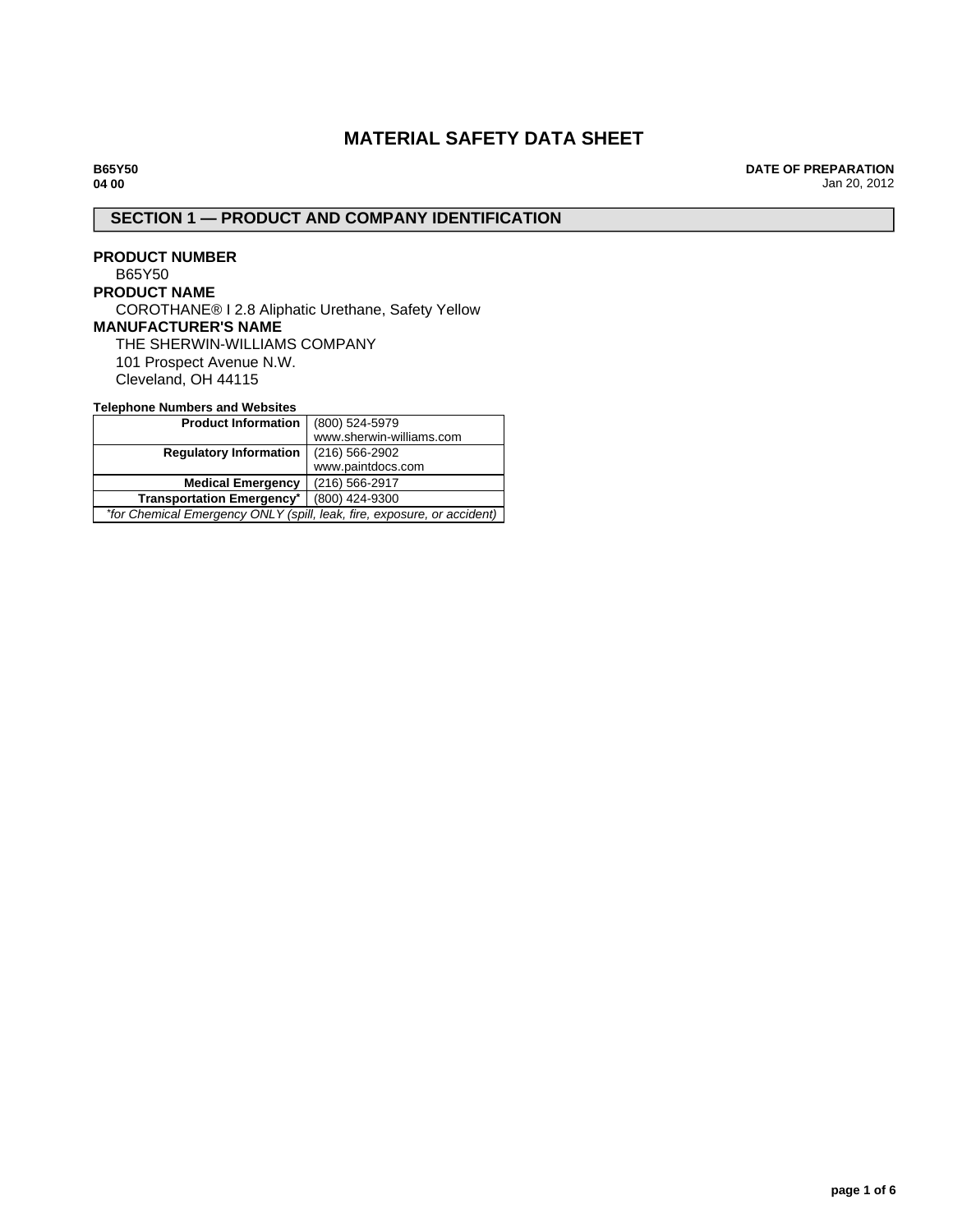| <b>SECTION 2 - COMPOSITION/INFORMATION ON INGREDIENTS</b> |                   |                                           |                             |                       |
|-----------------------------------------------------------|-------------------|-------------------------------------------|-----------------------------|-----------------------|
|                                                           |                   |                                           |                             |                       |
| % by Weight                                               | <b>CAS Number</b> | Ingredient                                | <b>Units</b>                | <b>Vapor Pressure</b> |
| 1                                                         | $100 - 41 - 4$    | <b>Ethylbenzene</b>                       |                             |                       |
|                                                           |                   | <b>ACGIH TLV</b>                          | 100 PPM                     | $7.1 \text{ mm}$      |
|                                                           |                   | <b>ACGIH TLV</b>                          | 125 PPM STEL                |                       |
|                                                           |                   | <b>OSHA PEL</b>                           | 100 PPM                     |                       |
|                                                           |                   | OSHA PEL                                  | 125 PPM STEL                |                       |
| $\overline{7}$                                            | 1330-20-7         | <b>Xylene</b>                             |                             |                       |
|                                                           |                   | <b>ACGIH TLV</b>                          | 100 PPM                     | 5.9 mm                |
|                                                           |                   | <b>ACGIH TLV</b>                          | 150 PPM STEL                |                       |
|                                                           |                   | <b>OSHA PEL</b>                           | 100 PPM                     |                       |
|                                                           |                   | <b>OSHA PEL</b>                           | 150 PPM STEL                |                       |
| 1                                                         | $95 - 63 - 6$     | 1,2,4-Trimethylbenzene                    |                             |                       |
|                                                           |                   | <b>ACGIH TLV</b>                          | <b>25 PPM</b>               | $2.03$ mm             |
|                                                           |                   | <b>OSHA PEL</b>                           | 25 PPM                      |                       |
| 1                                                         | 108-10-1          | <b>Methyl Isobutyl Ketone</b>             |                             |                       |
|                                                           |                   | <b>ACGIH TLV</b>                          | <b>50 PPM</b>               | 16 mm                 |
|                                                           |                   | <b>ACGIH TLV</b>                          | 75 PPM STEL                 |                       |
|                                                           |                   | <b>OSHA PEL</b>                           | <b>50 PPM</b>               |                       |
|                                                           |                   | OSHA PEL                                  | 75 PPM STEL                 |                       |
| $\overline{7}$                                            | 110-43-0          | <b>Methyl n-Amyl Ketone</b>               |                             |                       |
|                                                           |                   | <b>ACGIH TLV</b>                          | <b>50 PPM</b>               | 3.855 mm              |
|                                                           |                   | <b>OSHA PEL</b>                           | <b>100 PPM</b>              |                       |
| 1                                                         | 123-86-4          | n-Butyl Acetate                           |                             |                       |
|                                                           |                   | <b>ACGIH TLV</b>                          | <b>150 PPM</b>              | $10 \text{ mm}$       |
|                                                           |                   | <b>ACGIH TLV</b>                          | 200 PPM STEL                |                       |
|                                                           |                   | <b>OSHA PEL</b>                           | 150 PPM                     |                       |
|                                                           |                   | OSHA PEL                                  | 200 PPM STEL                |                       |
| 3                                                         | 108-65-6          | 1-Methoxy-2-Propanol Acetate              |                             |                       |
|                                                           |                   | <b>ACGIH TLV</b>                          | Not Available               | $1.8 \text{ mm}$      |
|                                                           |                   | OSHA PEL                                  | Not Available               |                       |
| 0.1                                                       | 822-06-0          | Hexamethylene Diisocyanate (max.)         |                             |                       |
|                                                           |                   | <b>ACGIH TLV</b>                          | 0.005 PPM                   | $0.05$ mm             |
|                                                           |                   | <b>OSHA PEL</b>                           | Not Available               |                       |
| 3                                                         | 4083-64-1         | p-Toluenesulfonyl Isocyanate              |                             |                       |
|                                                           |                   | <b>ACGIH TLV</b>                          | Not Available               |                       |
|                                                           |                   | <b>OSHA PEL</b>                           | Not Available               |                       |
| 31                                                        | 28182-81-2        | <b>Hexamethylene Diisocyanate Polymer</b> |                             |                       |
|                                                           |                   | <b>ACGIH TLV</b>                          | Not Available               |                       |
|                                                           |                   | <b>OSHA PEL</b>                           | Not Available               |                       |
| 15                                                        | 14808-60-7        | Quartz                                    |                             |                       |
|                                                           |                   | <b>ACGIH TLV</b>                          | 0.025 mg/m3 as Resp. Dust   |                       |
|                                                           |                   | <b>OSHA PEL</b>                           | 0.1 mg/m3 as Resp. Dust     |                       |
| 3                                                         | 14464-46-1        | <b>Cristobalite</b>                       |                             |                       |
|                                                           |                   | <b>ACGIH TLV</b>                          | 0.025 mg/m3 as Resp. Dust   |                       |
|                                                           |                   | OSHA PEL                                  | 0.05 mg/m3 as Resp. Dust    |                       |
| 5                                                         | 13463-67-7        | <b>Titanium Dioxide</b>                   |                             |                       |
|                                                           |                   | <b>ACGIH TLV</b>                          | 10 mg/m3 as Dust            |                       |
|                                                           |                   | <b>OSHA PEL</b>                           | 10 mg/m3 Total Dust         |                       |
|                                                           |                   | OSHA PEL                                  | 5 mg/m3 Respirable Fraction |                       |
|                                                           |                   |                                           |                             |                       |

# **SECTION 3 — HAZARDS IDENTIFICATION**

### **ROUTES OF EXPOSURE**

INHALATION of vapor or spray mist.

EYE or SKIN contact with the product, vapor or spray mist.

**EFFECTS OF OVEREXPOSURE**

**EYES:** Irritation.

**SKIN:** Prolonged or repeated exposure may cause irritation.

**INHALATION:** Irritation of the upper respiratory system.

May cause nervous system depression. Extreme overexposure may result in unconsciousness and possibly death.

Prolonged overexposure to hazardous ingredients in Section 2 may cause adverse chronic effects to the following organs or systems:

• the liver

 $\bullet$  the urinary system

• the hematopoietic (blood-forming) system

• the reproductive system

| <b>HMIS Codes</b>   |       |  |
|---------------------|-------|--|
| <b>Health</b>       | $3^*$ |  |
| <b>Flammability</b> |       |  |
| Reactivity          |       |  |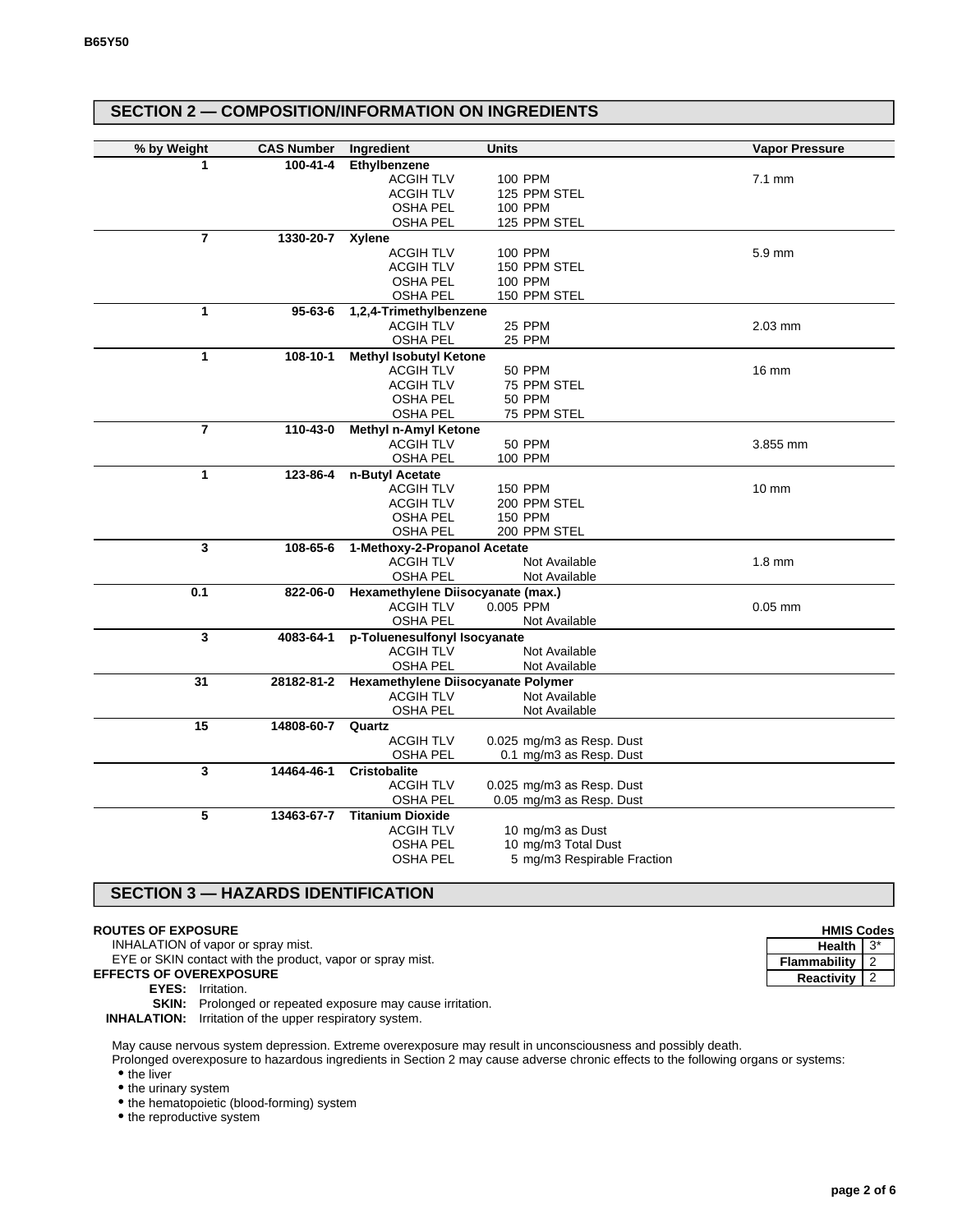#### **SIGNS AND SYMPTOMS OF OVEREXPOSURE**

Headache, dizziness, nausea, and loss of coordination are indications of excessive exposure to vapors or spray mists.

Redness and itching or burning sensation may indicate eye or excessive skin exposure.

## **MEDICAL CONDITIONS AGGRAVATED BY EXPOSURE**

May cause allergic respiratory and/or skin reaction in susceptible persons or sensitization. This effect may be delayed several hours after exposure.

Persons sensitive to isocyanates will experience increased allergic reaction on repeated exposure.

#### **CANCER INFORMATION**

For complete discussion of toxicology data refer to Section 11.

## **SECTION 4 — FIRST AID MEASURES**

**EYES:** Flush eyes with large amounts of water for 15 minutes. Get medical attention.

**SKIN:** Wash affected area thoroughly with soap and water.

Remove contaminated clothing and launder before re-use.

**INHALATION:** If any breathing problems occur during use, **LEAVE THE AREA** and get fresh air. If problems remain or occur later, **IMMEDIATELY** get medical attention.

**INGESTION:** Do not induce vomiting. Get medical attention immediately.

# **SECTION 5 — FIRE FIGHTING MEASURES**

| <b>FLASH POINT</b> | LEL | UEL  | <b>FLAMMABILITY CLASSIFICATION</b>    |
|--------------------|-----|------|---------------------------------------|
| 108 °F PMCC        |     | 13.1 | Combustible. Flash above 99 and below |

Combustible, Flash above 99 and below 200 °F

**EXTINGUISHING MEDIA**

# Carbon Dioxide, Dry Chemical, Foam

**UNUSUAL FIRE AND EXPLOSION HAZARDS**

Closed containers may explode when exposed to extreme heat.

Application to hot surfaces requires special precautions.

During emergency conditions overexposure to decomposition products may cause a health hazard. Symptoms may not be immediately apparent. Obtain medical attention.

#### **SPECIAL FIRE FIGHTING PROCEDURES**

Full protective equipment including self-contained breathing apparatus should be used.

Water spray may be ineffective. If water is used, fog nozzles are preferable. Water may be used to cool closed containers to prevent pressure build-up and possible autoignition or explosion when exposed to extreme heat.

## **SECTION 6 — ACCIDENTAL RELEASE MEASURES**

#### **STEPS TO BE TAKEN IN CASE MATERIAL IS RELEASED OR SPILLED**

Remove all sources of ignition. Ventilate the area.

All personnel in the area should be protected as in Section 8.

Cover spill with absorbent material. Deactivate spilled material with a 10% ammonium hydroxide solution (household ammonia). After 10 minutes, collect in open containers and add more ammonia. Cover loosely. Wash spill area with soap and water.

# **SECTION 7 — HANDLING AND STORAGE**

### **STORAGE CATEGORY**

#### DOL Storage Class II

## **PRECAUTIONS TO BE TAKEN IN HANDLING AND STORAGE**

Contents are COMBUSTIBLE. Keep away from heat and open flame.

Consult NFPA Code. Use approved Bonding and Grounding procedures.

Keep container closed when not in use. Transfer only to approved containers with complete and appropriate labeling. Do not take internally. Keep out of the reach of children.

# **SECTION 8 — EXPOSURE CONTROLS/PERSONAL PROTECTION**

## **PRECAUTIONS TO BE TAKEN IN USE**

### **NO PERSON SHOULD USE THIS PRODUCT, OR BE IN THE AREA WHERE IT IS BEING USED, IF THEY HAVE CHRONIC (LONG-TERM) LUNG OR BREATHING PROBLEMS OR IF THEY EVER HAD A REACTION TO ISOCYANATES.**

#### Use only with adequate ventilation.

Avoid contact with skin and eyes. Avoid breathing vapor and spray mist.

Wash hands after using.

This coating may contain materials classified as nuisance particulates (listed "as Dust" in Section 2) which may be present at hazardous levels only during sanding or abrading of the dried film. If no specific dusts are listed in Section 2, the applicable limits for nuisance dusts are ACGIH TLV 10 mg/m3 (total dust), 3 mg/m3 (respirable fraction), OSHA PEL 15 mg/m3 (total dust), 5 mg/m3 (respirable fraction).

#### **VENTILATION**

Local exhaust preferable. General exhaust acceptable if the exposure to materials in Section 2 is maintained below applicable exposure limits. Refer to OSHA Standards 1910.94, 1910.107, 1910.108.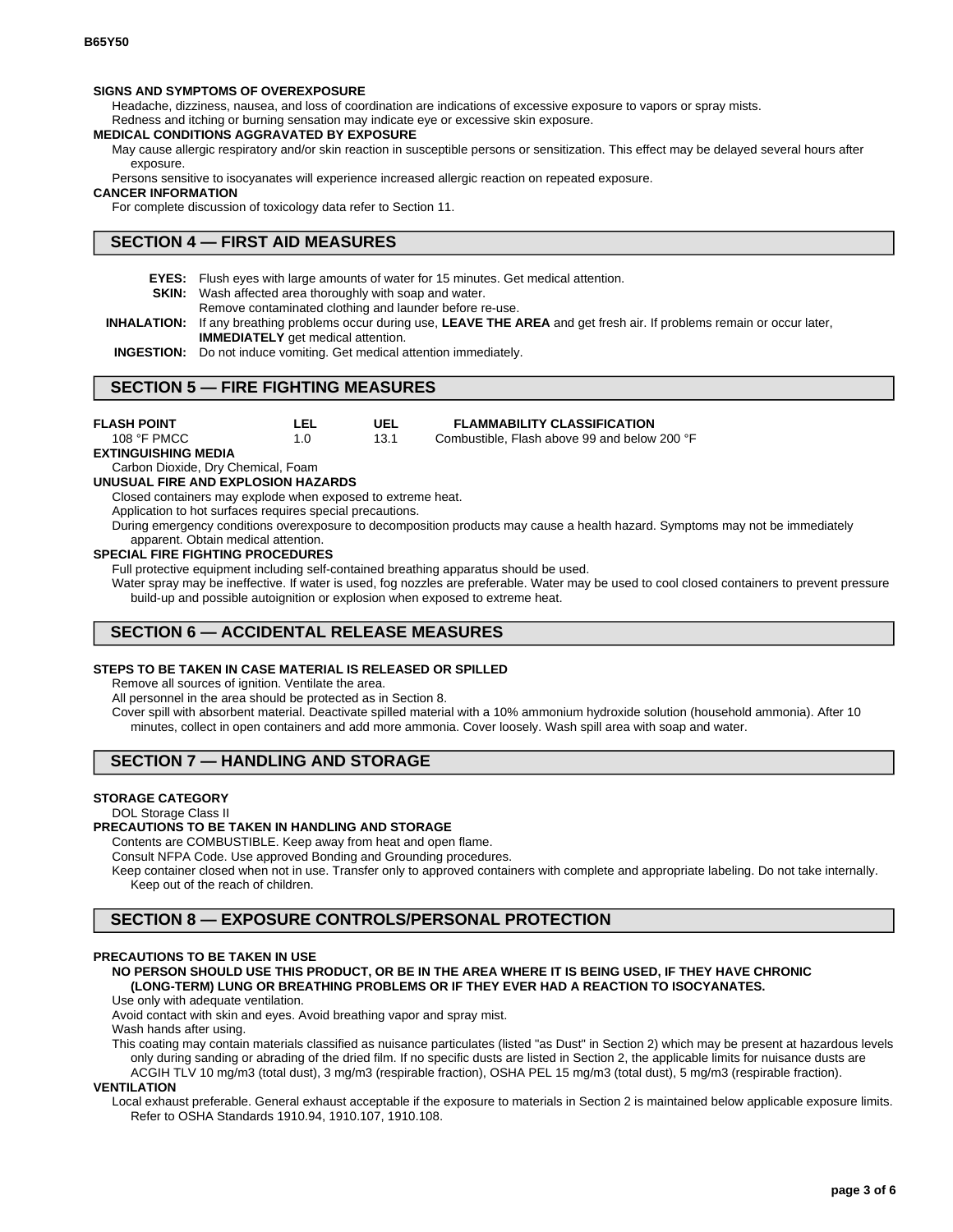#### **RESPIRATORY PROTECTION**

Where overspray is present, a positive pressure air supplied respirator (TC19C NIOSH/MSHA approved) should be worn. If unavailable, a properly fitted organic vapor/particulate respirator approved by NIOSH/MSHA for protection against materials in Section 2 may be effective. Follow respirator manufacturers directions for use. Wear the respirator for the whole time of spraying and until all vapors and mists are gone. **NO PERSONS SHOULD BE ALLOWED IN THE AREA WHERE THIS PRODUCT IS BEING USED UNLESS EQUIPPED WITH THE SAME RESPIRATOR PROTECTION RECOMMENDED FOR THE PAINTERS.**

When sanding or abrading the dried film, wear a dust/mist respirator approved by NIOSH/MSHA for dust which may be generated from this product, underlying paint, or the abrasive.

### **PROTECTIVE GLOVES**

To prevent skin contact, wear gloves which are recommended by glove supplier for protection against materials in Section 2. **EYE PROTECTION**

Wear safety spectacles with unperforated sideshields.

#### **OTHER PROTECTIVE EQUIPMENT**

Use barrier cream on exposed skin.

### **OTHER PRECAUTIONS**

Intentional misuse by deliberately concentrating and inhaling the contents can be harmful or fatal.

## **SECTION 9 — PHYSICAL AND CHEMICAL PROPERTIES**

| PRODUCT WEIGHT 10.27 lb/gal                                | 1231 $q/l$                                                   |
|------------------------------------------------------------|--------------------------------------------------------------|
| <b>SPECIFIC GRAVITY 1.24</b>                               |                                                              |
| <b>BOILING POINT</b> $237 - 337$ °F                        | 113 - 169 °C                                                 |
| <b>MELTING POINT</b> Not Available                         |                                                              |
| <b>VOLATILE VOLUME</b> 35%                                 |                                                              |
| <b>EVAPORATION RATE</b> Slower than ether                  |                                                              |
| <b>VAPOR DENSITY</b> Heavier than air                      |                                                              |
| <b>SOLUBILITY IN WATER N.A.</b>                            |                                                              |
| VOLATILE ORGANIC COMPOUNDS (VOC Theoretical - As Packaged) |                                                              |
|                                                            | 2.55 lb/gal 306 g/l Less Water and Federally Exempt Solvents |
|                                                            |                                                              |

2.55 lb/gal 306 g/l Emitted VOC

## **SECTION 10 — STABILITY AND REACTIVITY**

#### **STABILITY — Stable**

**CONDITIONS TO AVOID**

None known.

#### **INCOMPATIBILITY**

Contamination with Water, Alcohols, Amines and other compounds which react with isocyanates, may result in dangerous pressure in, and possible bursting of, closed containers.

**HAZARDOUS DECOMPOSITION PRODUCTS**

By fire: Carbon Dioxide, Carbon Monoxide , Oxides of Nitrogen, possibility of Hydrogen Cyanide

**HAZARDOUS POLYMERIZATION**

Will not occur

# **SECTION 11 — TOXICOLOGICAL INFORMATION**

### **CHRONIC HEALTH HAZARDS**

Reports have associated repeated and prolonged overexposure to solvents with permanent brain and nervous system damage. Ethylbenzene is classified by IARC as possibly carcinogenic to humans (2B) based on inadequate evidence in humans and sufficient evidence in laboratory animals. Lifetime inhalation exposure of rats and mice to high ethylbenzene concentrations resulted in increases in certain types of cancer, including kidney tumors in rats and lung and liver tumors in mice. These effects were not observed in animals exposed to lower concentrations. There is no evidence that ethylbenzene causes cancer in humans.

Crystalline Silica (Quartz, Cristobalite) is listed by IARC and NTP. Long term exposure to high levels of silica dust, which can occur only when sanding or abrading the dry film, may cause lung damage (silicosis) and possibly cancer.

IARC's Monograph No. 93 reports there is sufficient evidence of carcinogenicity in experimental rats exposed to titanium dioxide but inadequate evidence for carcinogenicity in humans and has assigned a Group 2B rating. In addition, the IARC summary concludes, "No significant exposure to titanium dioxide is thought to occur during the use of products in which titanium is bound to other materials, such as paint."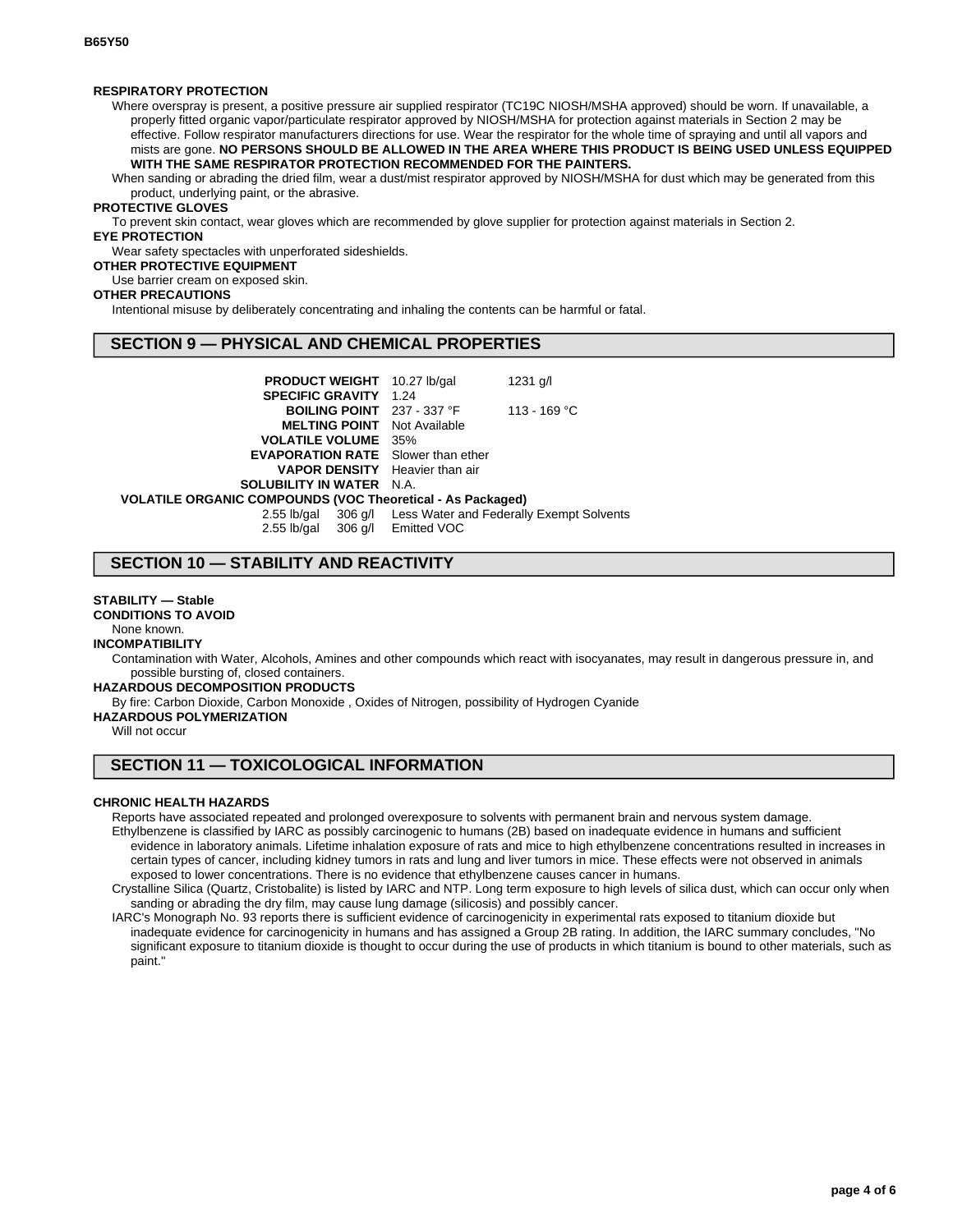| <b>TOXICOLOGY DATA</b> |                                    |     |               |  |
|------------------------|------------------------------------|-----|---------------|--|
| <b>CAS No.</b>         | <b>Ingredient Name</b>             |     |               |  |
| $100 - 41 - 4$         | Ethylbenzene                       |     |               |  |
|                        | LC50 RAT                           | 4HR | Not Available |  |
|                        | LD50 RAT                           |     | 3500 mg/kg    |  |
| 1330-20-7              | Xylene                             |     |               |  |
|                        | LC50 RAT                           | 4HR | 5000 ppm      |  |
|                        | LD50 RAT                           |     | 4300 mg/kg    |  |
| $95 - 63 - 6$          | 1,2,4-Trimethylbenzene             |     |               |  |
|                        | LC50 RAT                           | 4HR | Not Available |  |
|                        | LD50 RAT                           |     | Not Available |  |
| 108-10-1               | <b>Methyl Isobutyl Ketone</b>      |     |               |  |
|                        | LC50 RAT                           | 4HR | Not Available |  |
|                        | LD50 RAT                           |     | 2080 mg/kg    |  |
| 110-43-0               | <b>Methyl n-Amyl Ketone</b>        |     |               |  |
|                        | LC50 RAT                           | 4HR | Not Available |  |
|                        | LD50 RAT                           |     | 1670 mg/kg    |  |
| 123-86-4               | n-Butyl Acetate                    |     |               |  |
|                        | LC50 RAT                           | 4HR | 2000 ppm      |  |
|                        | LD50 RAT                           |     | 13100 mg/kg   |  |
| 108-65-6               | 1-Methoxy-2-Propanol Acetate       |     |               |  |
|                        | LC50 RAT                           | 4HR | Not Available |  |
|                        | LD50 RAT                           |     | 8500 mg/kg    |  |
| 822-06-0               | Hexamethylene Diisocyanate (max.)  |     |               |  |
|                        | LC50 RAT                           | 4HR | Not Available |  |
|                        | LD50 RAT                           |     | 738 mg/kg     |  |
| 4083-64-1              | p-Toluenesulfonyl Isocyanate       |     |               |  |
|                        | LC50 RAT                           | 4HR | Not Available |  |
|                        | LD50 RAT                           |     | Not Available |  |
| 28182-81-2             | Hexamethylene Diisocyanate Polymer |     |               |  |
|                        | LC50 RAT                           | 4HR | Not Available |  |
|                        | LD50 RAT                           |     | Not Available |  |
| 14808-60-7             | Quartz                             |     |               |  |
|                        | LC50 RAT                           | 4HR | Not Available |  |
|                        | LD50 RAT                           |     | Not Available |  |
| 14464-46-1             | <b>Cristobalite</b>                |     |               |  |
|                        | LC50 RAT                           | 4HR | Not Available |  |
|                        | LD50 RAT                           |     | Not Available |  |
| 13463-67-7             | <b>Titanium Dioxide</b>            |     |               |  |
|                        | LC50 RAT                           | 4HR | Not Available |  |
|                        | LD50 RAT                           |     | Not Available |  |
|                        |                                    |     |               |  |

# **SECTION 12 — ECOLOGICAL INFORMATION**

### **ECOTOXICOLOGICAL INFORMATION**

No data available.

## **SECTION 13 — DISPOSAL CONSIDERATIONS**

### **WASTE DISPOSAL METHOD**

Waste from this product may be hazardous as defined under the Resource Conservation and Recovery Act (RCRA) 40 CFR 261. Waste must be tested for ignitability to determine the applicable EPA hazardous waste numbers. Incinerate in approved facility. Do not incinerate closed container. Dispose of in accordance with Federal, State/Provincial, and Local regulations regarding pollution.

# **SECTION 14 — TRANSPORT INFORMATION**

Multi-modal shipping descriptions are provided for informational purposes and do not consider container sizes. The presence of a shipping description for a particular mode of transport (ocean, air, etc.), does not indicate that the product is packaged suitably for that mode of transport. All packaging must be reviewed for suitability prior to shipment, and compliance with the applicable regulations is the sole responsibility of the person offering the product for transport.

#### **US Ground (DOT)**

May be Classed as a Combustible Liquid for U.S. Ground.

UN1263, PAINT, 3, PG III, (ERG#128)

**DOT (Dept of Transportation) Hazardous Substances & Reportable Quantities** Xylenes (isomers and mixture) 100 lb RQ

**Bulk Containers may be Shipped as (check reportable quantities):**

RQ, UN1263, PAINT, 3, PG III, (XYLENES (ISOMERS AND MIXTURE)), (ERG#128)